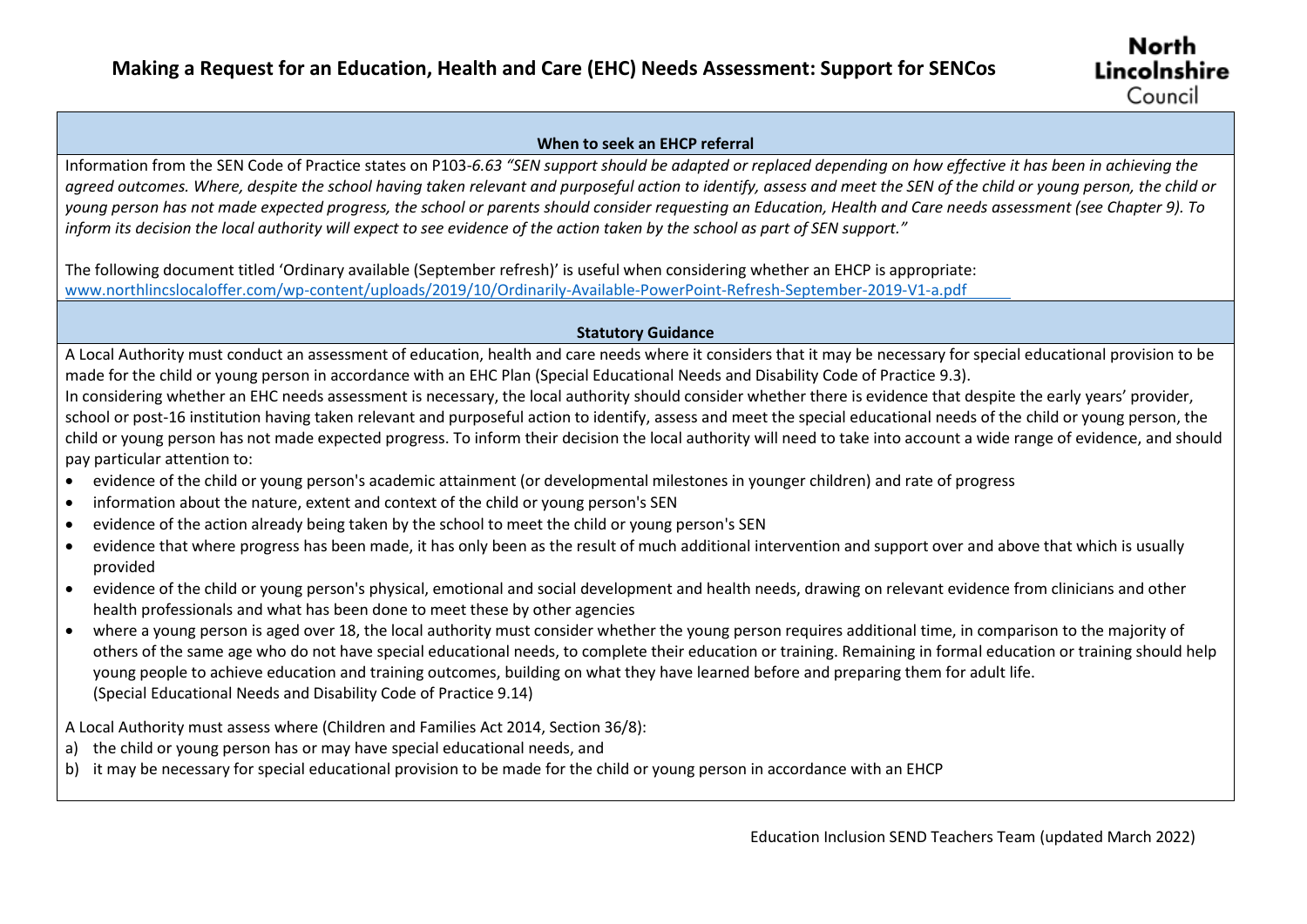| General considerations when making a request for an Education, Health and Care (EHC) Needs Assessment |                                                                                                                                                                                  |  |
|-------------------------------------------------------------------------------------------------------|----------------------------------------------------------------------------------------------------------------------------------------------------------------------------------|--|
|                                                                                                       |                                                                                                                                                                                  |  |
| Section 1-5: Personal                                                                                 | Insert information about the child or young person, including main contact details, parental contacts, date of birth, address, current and previous                              |  |
| details                                                                                               | education setting details.                                                                                                                                                       |  |
| Section 6: Important                                                                                  | Ensure the child or young person has been involved in the discussion. For pupils where communication is a significant barrier, think about                                       |  |
| information about                                                                                     | how they can be included using their usual communication methods.                                                                                                                |  |
| the child or young                                                                                    | Within this child or young person's voice, ensure to include the broader views. For example, views on their current support and their                                            |  |
| person (Voice)                                                                                        | aspirations, hope and dreams for the future. (Useful resources include: Helen Sanderson templates HSA   Person-centred   Personalisation                                         |  |
|                                                                                                       | Training   Consultancy (helensandersonassociates.co.uk))                                                                                                                         |  |
|                                                                                                       | Ensure the Parent/Carer has been involved in the discussion.                                                                                                                     |  |
|                                                                                                       | Ensure voice has been updated if there has been a previous referral.                                                                                                             |  |
|                                                                                                       | Record voice in the 'first person' where possible.<br>≻                                                                                                                          |  |
| Section 6: Important                                                                                  | Include any important information about the young person's:                                                                                                                      |  |
| information about                                                                                     | SEN Needs- include any diagnoses (please note a diagnosis does not automatically indicate that an EHCP will be required).                                                        |  |
| the child or young                                                                                    | Health Needs- including details of any medication or historical medical needs/ investigations that are relevant to the request.                                                  |  |
| person                                                                                                | Social Care needs-including Early Help, CIN, CP, access to short breaks, etc.                                                                                                    |  |
|                                                                                                       | The above 3 questions are duplicated. One set are for the setting to complete and the other set are for the parent/carer/ young person to                                        |  |
|                                                                                                       | complete. You will be unable to insert information in the parent/carer/ young person sections (it will be grey). If you are supporting the family                                |  |
|                                                                                                       | to complete their views (e.g., if they have no access to IT) you can put this in your section; however, be explicit as to whose voice you are                                    |  |
|                                                                                                       | recording.                                                                                                                                                                       |  |
| Section 7: Identified                                                                                 | On the e-form you will select Yes or No to the four broad areas of need:                                                                                                         |  |
| special educational                                                                                   | Communication and Interaction<br>$\circ$                                                                                                                                         |  |
| needs (SEN)                                                                                           | <b>Cognition and Learning</b><br>$\circ$                                                                                                                                         |  |
| (including Pupil                                                                                      | Social, Emotional and Mental Health<br>$\circ$                                                                                                                                   |  |
| Strengths and                                                                                         | Sensory and/or Physical<br>$\circ$                                                                                                                                               |  |
| <b>Special Educational</b>                                                                            | Further information on the areas of need can be found in Section 6 of the SEN Code of Practice (2014) (p97/98).                                                                  |  |
| Needs)                                                                                                | If you select yes to a SEND need, you will need to provide relevant and detailed information. Ensure that:                                                                       |  |
|                                                                                                       | > There is a full, detailed description of all strengths and special educational needs relating to the child/young person and how these impact<br>on his/her access to learning. |  |
|                                                                                                       | Arrangements for identifying needs are specified, i.e., use of assessments/screeners in order to discover/confirm area(s) of need.                                               |  |
|                                                                                                       | Examples: Speech and Language Toolkit; ASET Toolkit; Behaviour Toolkit; Boxall Profile; SDQ; ADHD checklist; Dyslexia screener;                                                  |  |
|                                                                                                       | Dyscalculia screener. (Attach these as evidence in section 8)                                                                                                                    |  |
|                                                                                                       | $\triangleright$ Attainment and progress data is included as evidence.                                                                                                           |  |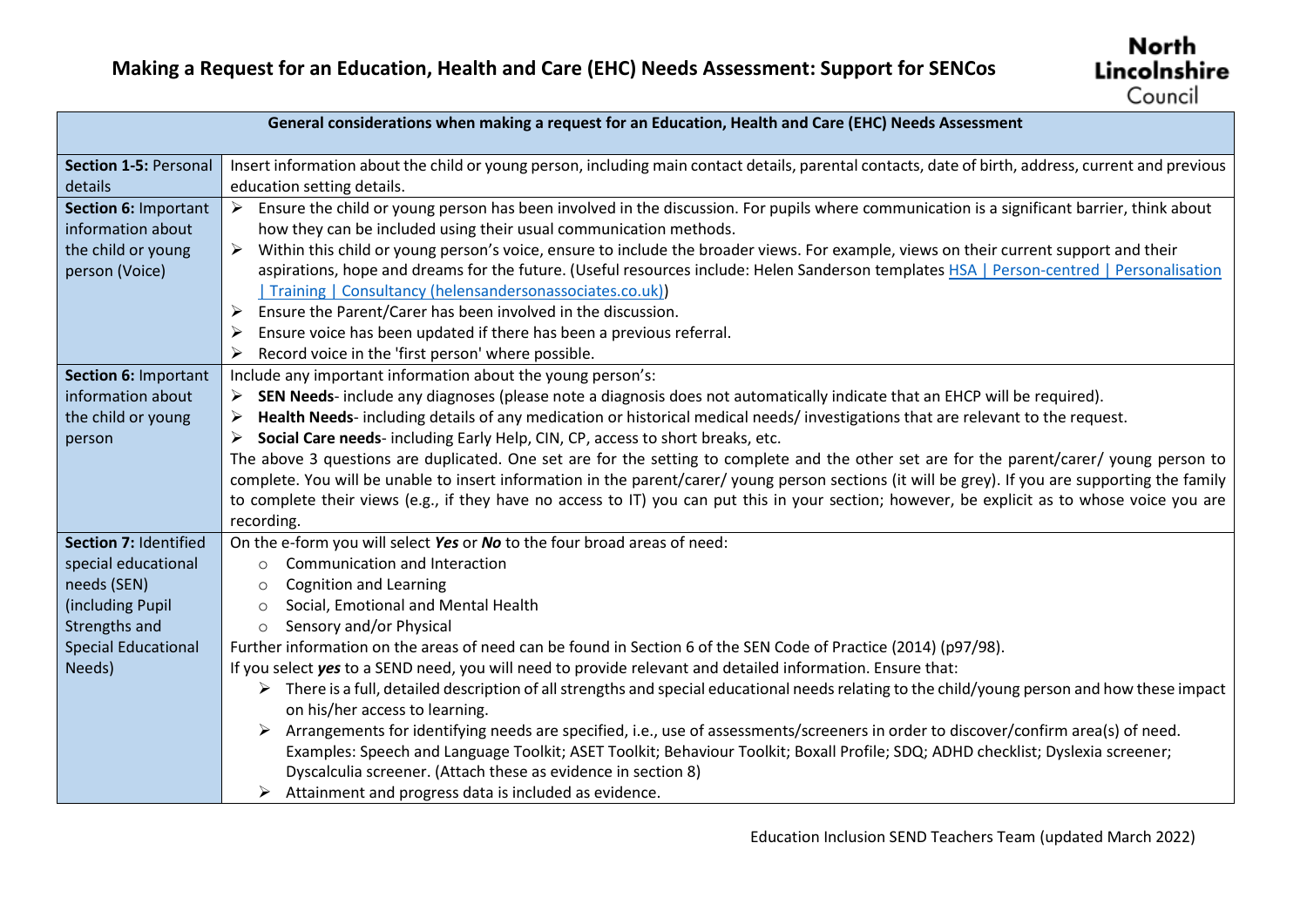|                       | Be clear and specific with respect to attainment levels over time, i.e., evidence progress. For example, current level of attainment<br>$\circ$  |
|-----------------------|--------------------------------------------------------------------------------------------------------------------------------------------------|
|                       | compared to last term/beginning of academic year/last year/end of key stage. What has happened to the gap?                                       |
|                       | Where descriptors are used that are bespoke to your school (words/letters/colours) ensure that a 'key' is included so that SENDAP<br>$\circ$     |
|                       | personnel are able to interpret the information accurately.                                                                                      |
| Section 7: Identified | What has already been put in place:                                                                                                              |
|                       | o There should be evidence of the work already undertaken in the school or setting to identify short-term outcomes for                           |
|                       | development, with details of arrangements for monitoring progress, including review and transition arrangements.                                 |
|                       | Evidence cycles of interventions: 'Assess, Plan, Do, Review' Plans should be attached in Section 8 (best practice would be to include<br>$\circ$ |
|                       | a minimum of 2 reviewed cycles in addition to the current plan). Upon review, were modifications made to the outcomes and                        |
|                       | provision where outcomes were not as anticipated? Are these clearly recorded on the subsequent plan?                                             |
|                       | Evidence the involvement of any support received from professional agencies and subsequent actions.<br>$\circ$                                   |
|                       | The effect of support or strategies already in place:                                                                                            |
|                       | $\circ$ Clearly identify the effect of any support or strategies already put into place by the education setting.                                |
|                       | Evidence the impact of the strategies and provision.                                                                                             |
|                       | Include attainment and progress data as evidence of impact. Be clear and specific with respect to attainment levels over time, for<br>$\circ$    |
|                       | example, current level of attainment compared to last term/beginning of academic year/last year/end of key stage. What has                       |
|                       | happened to the gap? Evidence can include both quantitative and qualitive data.                                                                  |
|                       | Evidence that where small steps of progress are being made, this is only as a result of substantial additional intervention and<br>$\circ$       |
|                       | support over an extended period that is over and above what is usually provided.                                                                 |
|                       | Evidence the involvement of any support received from professional agencies, including the nature, timescale and impact of this<br>$\circ$       |
|                       | support. Clearly show how you have acted upon advice and what impact this has had upon outcomes. How has this supported the                      |
|                       | development of provision and revised strategies or resource allocation? Include any copies of reports from professionals in Section              |
|                       | 8 (ensure these are relevant to the pupils' current needs).                                                                                      |
|                       | Include information about any revised strategies, access to specialist resources/materials or more specialist provision that would<br>$\circ$    |
|                       | not normally be available within Element 1 and Element 2 resource levels.                                                                        |
|                       | Upon review, consider attendance, exclusions and the consistency/quality of interventions.<br>$\circ$                                            |
|                       | <b>Outcomes and Provision:</b>                                                                                                                   |
|                       | Are there any anticipated outcomes for the child or young person for each identified need? Click Yes/No.<br>$\circ$                              |
|                       | If submitting information about significant SEN Needs, it would be expected that there would be outcomes and provision in place to<br>$\circ$    |
|                       | support the pupil.                                                                                                                               |
|                       | There should be a range of proposed outcomes over varying timescales, covering education, health and care as appropriate.                        |
|                       | Outcomes should directly relate to the identified area(s) of need.<br>$\circ$                                                                    |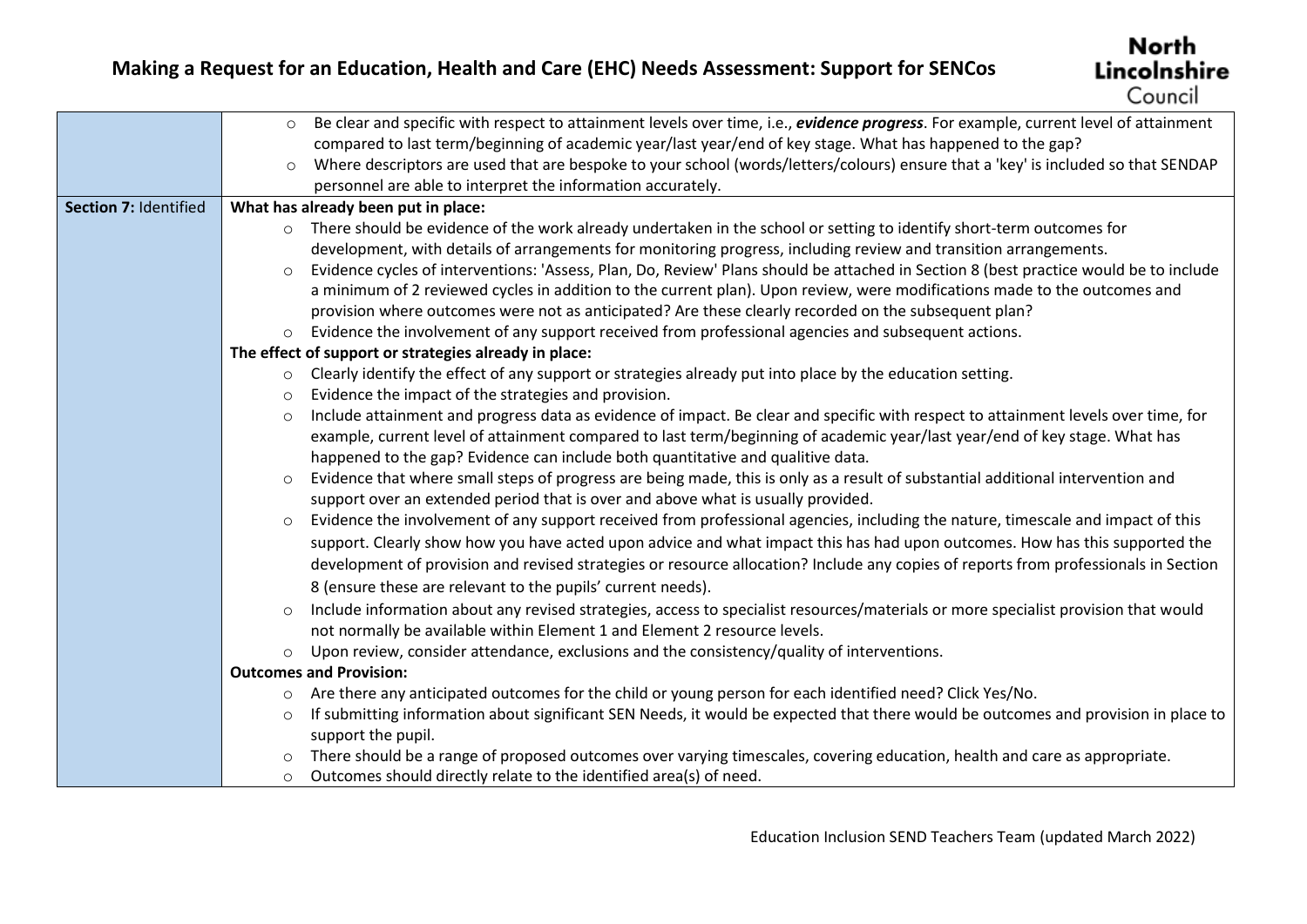|                   | There should be a link to outcomes that are relevant to the views, interests, hopes and dreams of the young person, including<br>$\circ$<br>preparation for adulthood.<br>Steps taken towards meeting any outcomes identified should be clearly evidenced.<br>$\circ$<br>In the 'what support might help to achieve this outcome' section, be clear about what you would do with Element 3 funding. For<br>$\circ$<br>example, if a 1:1 TA is required, why/what would the TA do (for example, follow a specific intervention as advised by an outside<br>agency) including when and how often. If resources are required, what/why? Or is Element 3 funding required in order to sustain<br>current provision?<br>We would recommend that you attach a provision map or detailed timetable in the supporting documents section (Section 8),<br>$\circ$<br>which would clearly demonstrate the provision as being above what would ordinarily be available. Ensure that the information<br>clearly specifies and quantifies the provision. For example, name of interventions; how often they are provided (e.g., daily or 3 x |
|-------------------|--------------------------------------------------------------------------------------------------------------------------------------------------------------------------------------------------------------------------------------------------------------------------------------------------------------------------------------------------------------------------------------------------------------------------------------------------------------------------------------------------------------------------------------------------------------------------------------------------------------------------------------------------------------------------------------------------------------------------------------------------------------------------------------------------------------------------------------------------------------------------------------------------------------------------------------------------------------------------------------------------------------------------------------------------------------------------------------------------------------------------------|
|                   | week); duration (e.g., 20 minutes); group size (e.g., 1:1 or small group of 3).<br>Include provision for all identified areas of need, for example, if SEMH is identified as a need, one would expect to see provision<br>specifically relating to SEMH within attached 'Assess, Plan, Review, Do' cycles.<br>Ensure reasonable adjustments are clearly specified. There is a requirement in law (in accordance with The Equality Act 2010) to<br>$\circ$<br>make reasonable adjustments for any young person who has a learning difficulty/disability.                                                                                                                                                                                                                                                                                                                                                                                                                                                                                                                                                                        |
| <b>Section 8:</b> | The Local Authority would recommend the following documents are included to support the request:                                                                                                                                                                                                                                                                                                                                                                                                                                                                                                                                                                                                                                                                                                                                                                                                                                                                                                                                                                                                                               |
| Supporting        | <b>Unique Pupil Information Sheet</b><br>➤                                                                                                                                                                                                                                                                                                                                                                                                                                                                                                                                                                                                                                                                                                                                                                                                                                                                                                                                                                                                                                                                                     |
| documents         | Signed parental request form<br>➤                                                                                                                                                                                                                                                                                                                                                                                                                                                                                                                                                                                                                                                                                                                                                                                                                                                                                                                                                                                                                                                                                              |
|                   | Medical form, if appropriate<br>➤                                                                                                                                                                                                                                                                                                                                                                                                                                                                                                                                                                                                                                                                                                                                                                                                                                                                                                                                                                                                                                                                                              |
|                   | Attendance Data for at least the last two academic years<br>➤                                                                                                                                                                                                                                                                                                                                                                                                                                                                                                                                                                                                                                                                                                                                                                                                                                                                                                                                                                                                                                                                  |
|                   | Attainment Data for at least the last two academic years                                                                                                                                                                                                                                                                                                                                                                                                                                                                                                                                                                                                                                                                                                                                                                                                                                                                                                                                                                                                                                                                       |
|                   | A piece of the child/young person's work (date) of which they are particularly proud. Please include a brief explanation of how the<br>work was completed                                                                                                                                                                                                                                                                                                                                                                                                                                                                                                                                                                                                                                                                                                                                                                                                                                                                                                                                                                      |
|                   | A piece of unaided writing (dated) which demonstrates the NC or P level at which the child/young person is working. For a young child<br>this may be a drawing                                                                                                                                                                                                                                                                                                                                                                                                                                                                                                                                                                                                                                                                                                                                                                                                                                                                                                                                                                 |
|                   | Assess, plan, do, review information, such as reviewed IEPs or provision map with evaluations (over the last 12 months)                                                                                                                                                                                                                                                                                                                                                                                                                                                                                                                                                                                                                                                                                                                                                                                                                                                                                                                                                                                                        |
|                   | Most recent record of involvement from external agencies/professionals e.g., BST, SEND Service, REACH, SALT, EP, OT, Physiotherapy,<br>➤<br><b>CAMHS</b>                                                                                                                                                                                                                                                                                                                                                                                                                                                                                                                                                                                                                                                                                                                                                                                                                                                                                                                                                                       |
|                   | Most recent reports obtained from external agencies/professionals e.g., BST, SEND Service, REACH, SALT, EP, OT, Physiotherapy,<br><b>CAMHS</b>                                                                                                                                                                                                                                                                                                                                                                                                                                                                                                                                                                                                                                                                                                                                                                                                                                                                                                                                                                                 |
|                   | Current Early Help Plan (if applicable)                                                                                                                                                                                                                                                                                                                                                                                                                                                                                                                                                                                                                                                                                                                                                                                                                                                                                                                                                                                                                                                                                        |